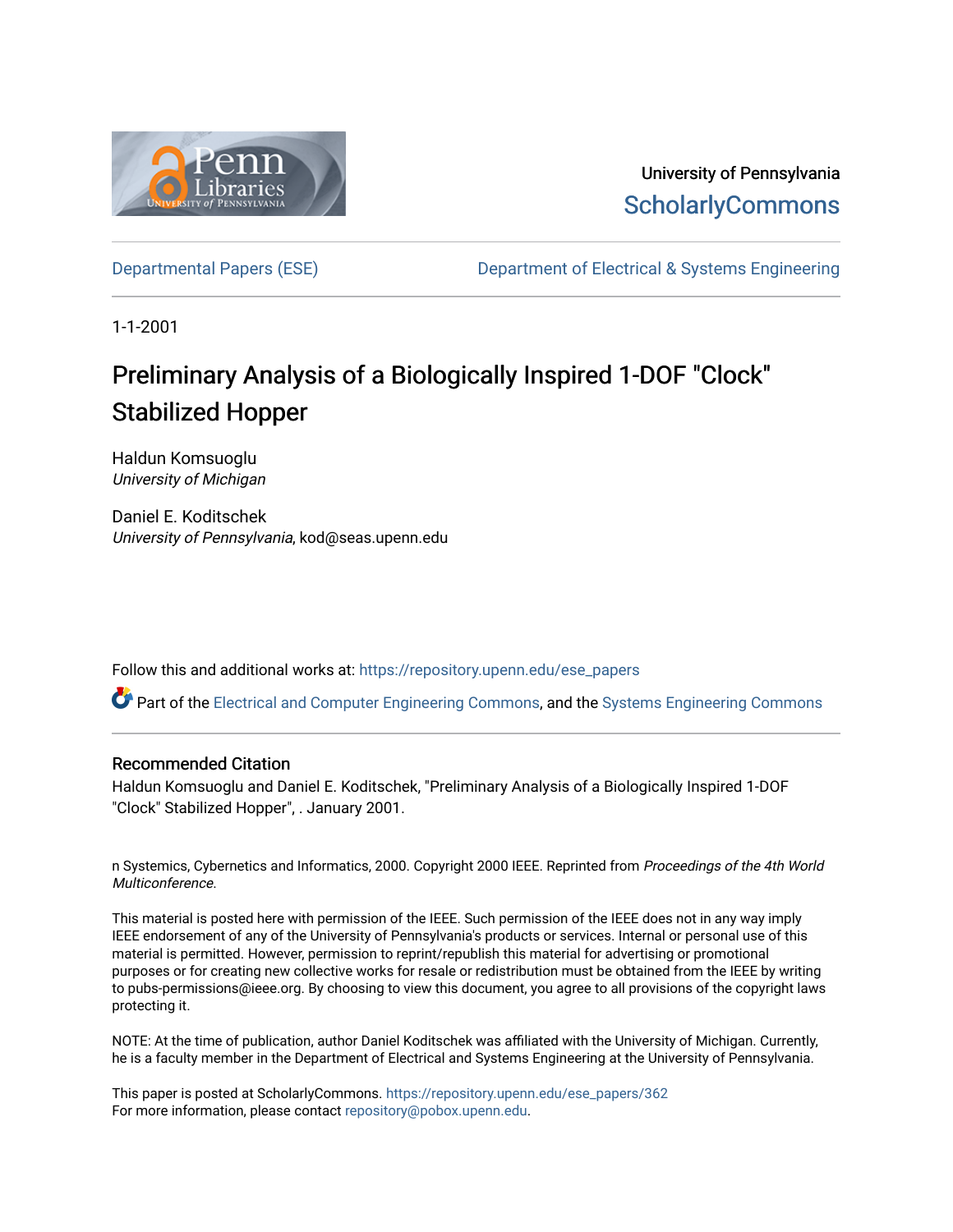## Preliminary Analysis of a Biologically Inspired 1-DOF "Clock" Stabilized Hopper

#### Abstract

We investigate the stability of a one degree of freedom mechanical spring-mass system modulated by a feed-forward "clock" that stiffens and relaxes a Hooke's law potential force according to a periodic rhythm. At the present early stage of inquiry, we offer sufficient conditions for local asymptotic stability of an isolated periodic orbit when there is no feedback to the clock at all but some viscous friction in the mechanism. We conjecture that, absent feedback, a lossless mechanical system cannot exhibit an asymptotically stable limit cycle in response to such rhythmic excitation.

#### Keywords

legged locomotion, coupled oscillators, clock driven system, CPG, feedforward control, biomechanics, spring-mass model

### **Disciplines**

Electrical and Computer Engineering | Engineering | Systems Engineering

### **Comments**

n Systemics, Cybernetics and Informatics, 2000. Copyright 2000 IEEE. Reprinted from Proceedings of the 4th World Multiconference.

This material is posted here with permission of the IEEE. Such permission of the IEEE does not in any way imply IEEE endorsement of any of the University of Pennsylvania's products or services. Internal or personal use of this material is permitted. However, permission to reprint/republish this material for advertising or promotional purposes or for creating new collective works for resale or redistribution must be obtained from the IEEE by writing to pubs-permissions@ieee.org. By choosing to view this document, you agree to all provisions of the copyright laws protecting it.

NOTE: At the time of publication, author Daniel Koditschek was affiliated with the University of Michigan. Currently, he is a faculty member in the Department of Electrical and Systems Engineering at the University of Pennsylvania.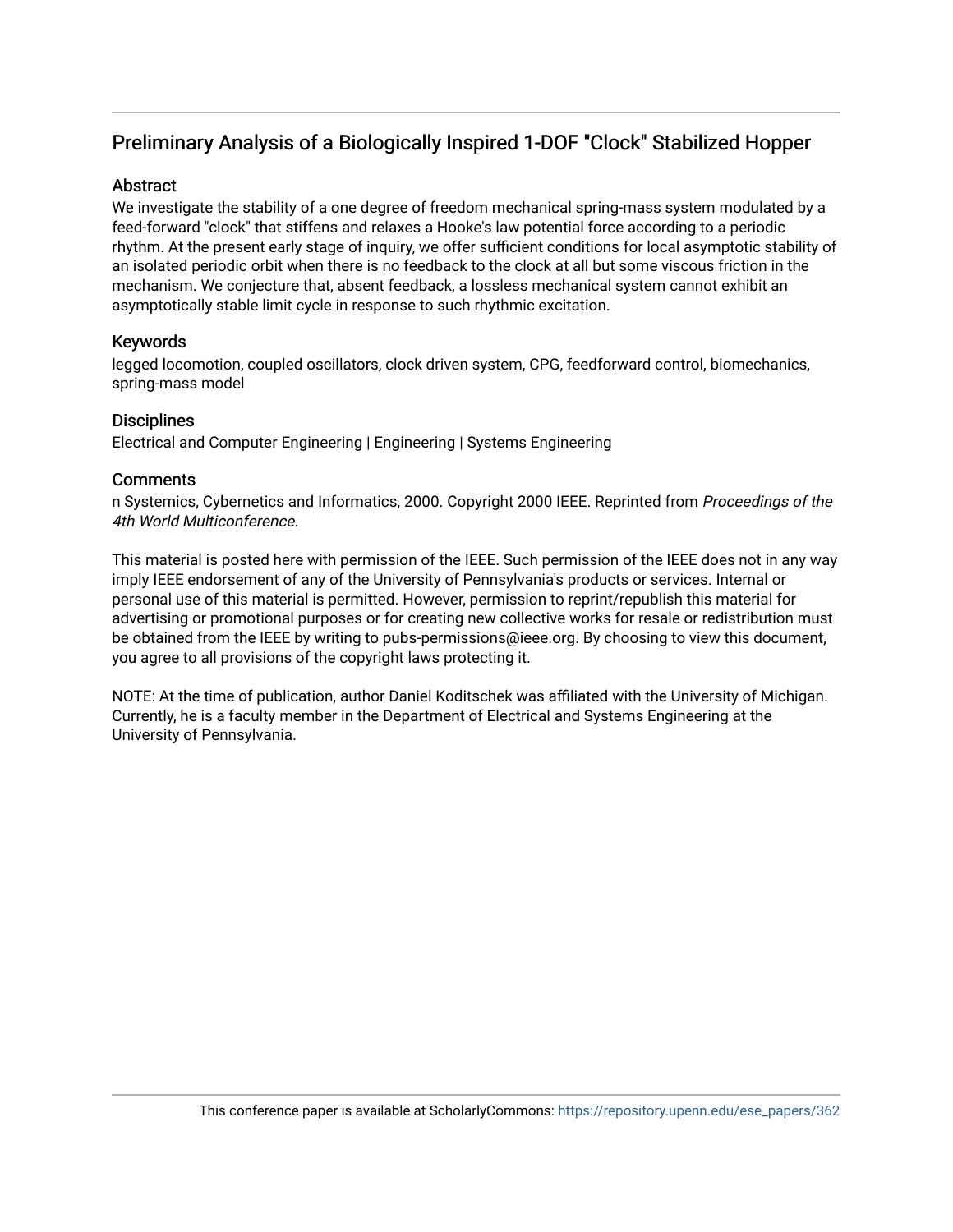## Preliminary Analysis of a Biologically Inspired 1-DOF "Clock" Stabilized Hopper

Haldun Komsuoglu Daniel E. Koditschek (hkomsuog@umich.edu) (kod@umich.edu) Department of Electrical Engineering and Computer Science, The University of Michigan Ann Arbor, MI 48109-2110, USA

We investigate the stability of a one degree of freedom mechanical spring-mass system modulated by a feedforward "clock" that stiffens and relaxes a Hooke's law potential force according to a periodic rhythm. At the present early stage of inquiry, we offer sufficient conditions for local asymptotic stability of an isolated periodic orbit when there is no feedback to the clock at all but some viscous friction in the mechanism. We conjecture that, absent feedback, a lossless mechanical system cannot exhibit an asymptotically stable limit cycle in response to such rhythmic excitation.

Keywords: legged locomotion, coupled oscillators, clock driven system, CPG, feedforward control, biomechanics, spring-mass model

The motivation for this inquiry arises from a practical problem in robotics, inspired, in turn, by our reading of the biological literature. A recently reported set of experiments [3, 19] demonstrate that a simple compliant leg hexapod robot, completely open loop with respect to any task level perception, can negotiate widely varied and dramatically adversarial terrain when its leg motors are driven by a purely feedforward "clock" reference signal. At present, no analytical machinery is available that can inform directly our efforts to improve and refine this device, specically with regard to the introduction of simple task level sensors for the purpose of instrumenting low bandwidth feedback. The results reported here represent our first steps toward that end.

Originating with Wilson's [20] seminal analysis of insect leg coordination, scientists have identified a spectrum of biologically inspired coordination control strategies whose two extreme endpoints we wish to examine analytically. On the one hand a "reflex" based perspective [4,5] stresses the key role of sensory data in mediating

the control signals sent to an animal's muscles. Alternatively, the "clock"  $[8,11,12,14]$  view of animal motion control stresses the role of pattern generation  $-$  periodic reference trajectories that act as feedforward control signals  $\equiv$  in the coordination of such cyclic behaviors as walking, running, and so on. The robotics literature also explores a comparable spectrum of coordination approaches from reflex  $[2, 15]$  through pure clock  $[16, 17]$ . In a recent paper [10] the second author and colleagues re-examine the "reflex" end of this coordination spectrum in the specific context of locomotion. In this paper, we are concerned more with the "clock" end. To the best of our knowledge Berkemeier and colleagues [1] comprise the only previous group that has explored analytically the issue of a clock stabilized 1 dof mechanism. That work addresses a similar coupled system, utilizing rest length as the control input, and introducing approximate return maps derived by perturbation methods. Unfortunately, such perturbation techniques are guaranteed to work only for very small values of the damping coefficient  $-$  what appears to be the ultimate source of stability in the first place. In this paper we provide closed form exact return maps from which we derive sufficient conditions for local stability that are easily related to the physical parameters yielding guaranteed behavioral conclusions over the broad range of the model's operation.

A second motivating influence from the biological literature concerns the model of actuation. Hill's classical view [7] of muscle presents a combination of a nonlinear passive spring and an "active" component that generates additional force based on the motor commands [13]. A phenomenological view, characteristic of the biomechanics community, has lead to studies of in vivo locomotion behavior suggesting that effective leg stiffness is altered by the motor nervous system to adapt to external disturbances and control gait [6]. Altering the gait through changes in the available potential energy has a long history of success in the robotics literature as well [15]. For this reason, our simple model posits a stiffness control, again, in contrast to the model in [1].

This work is supported by DARPA/ONR: N00014-98-1-0747.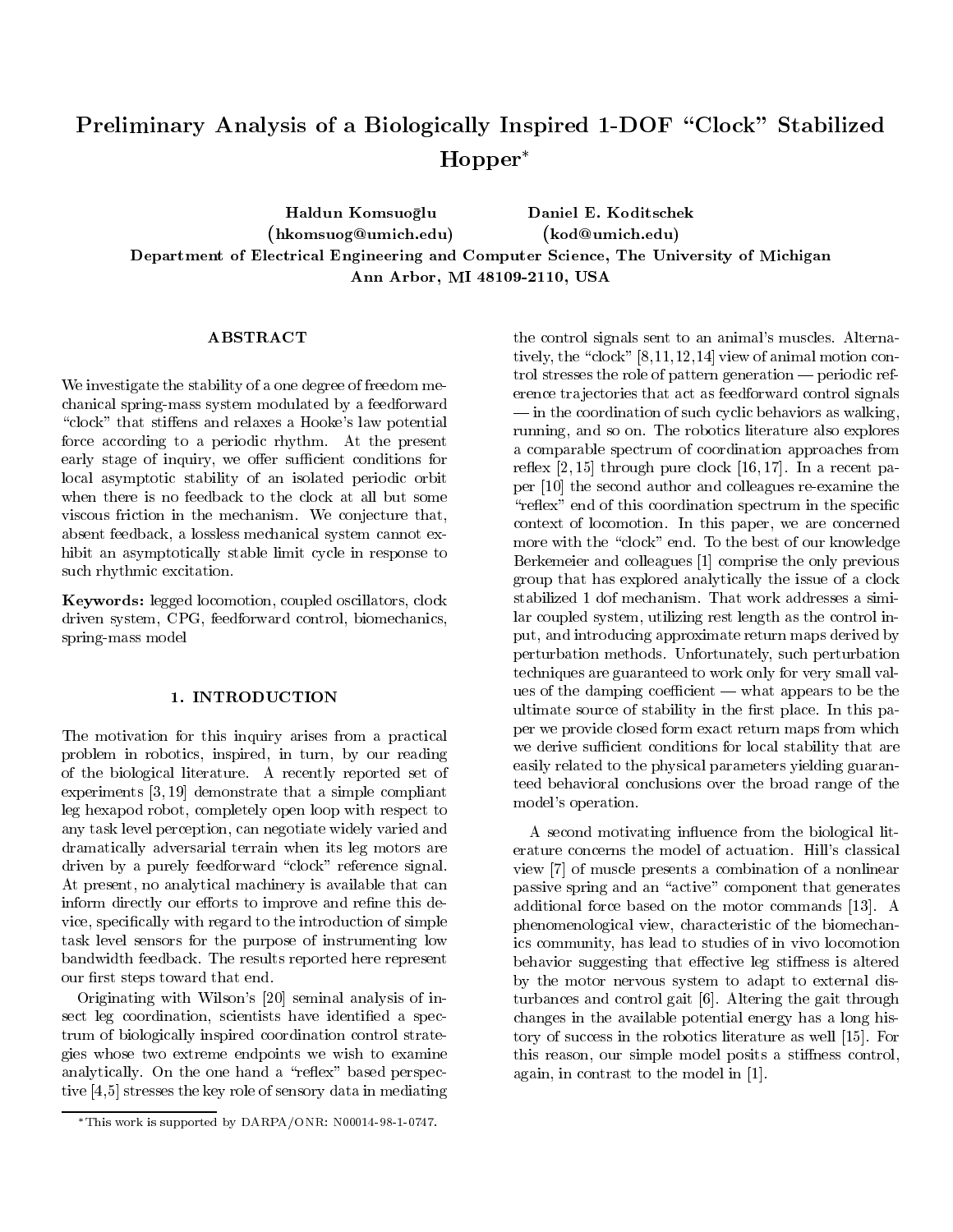#### 2. THE SETTING

#### A 1-DOF Hooke's Law Hopper with Adjustable **Stiffness**

We consider a one degree of freedom (mechanical) hopper<sup>1</sup> on a real interval,  $\mathcal{X}_1 \subset \mathbb{R}$ , that consists of a point body mass and a massless (Hooke's Law) springy leg pointing downware the contract of the contract  $\alpha$  is the contract of the contact set,  $\mathcal{G} := \{x \in \mathcal{X} | x_1 < 0\}$ , with stance (or contact) mode<sup>2</sup>

$$
\dot{x} = f_p(x) = \begin{bmatrix} x_2 \\ -px_1 - bx_2 \end{bmatrix}, \quad x \in \mathcal{G} \tag{1}
$$

and aerial mode,

$$
\dot{x} = f_{\mathcal{L}}(x) = \begin{bmatrix} x_2 \\ -1 \end{bmatrix}, \quad x \in \mathcal{L} := \mathcal{X} - \mathcal{G}, \quad (2)
$$

where the control takes the form of an "adjustable" stiff $ness, p \in P := \mathbb{R}$ 

#### A Clock-Based Switching Controller

We posit a controller in the form of a one dimensional tunable clock  $\equiv$  a system defined on the circle,  $\sigma \in S$ ,

$$
\dot{\theta} = w_c = \frac{2\pi}{T_c},\tag{3}
$$

whose state,  $\theta$ , is filtered by an output function,  $\kappa(\theta)$ . In order to obtain a periodic pulse train,  $o(t)$ , we define  $\kappa(\theta) := p_o + \Delta p[unit(\theta) - unit(\theta - w_c\beta)],$  where " $unit(\theta)$ " denotes the unit step function. Four parameters define the control signal: controller period,  $T_c$ ; forcing duration,  $\beta$ ; offset value,  $p_o$ ; and forcing increment,  $\Delta p$ , as depicted in Figure 1. Denote by  $\beta$  :=  $\{(\Delta p, p)|\Delta p>0 \wedge p\in (0, \pi)\}\equiv \mathbb{R}_+\times (0, \pi)$  the physically meaningful forcing parameter space.



Figure 1: The clock-based switching controller.

#### The Clock Controlled 1-DOF Hopper

The *clock controlled hopper* is obtained by simply connecting the output of the clock-based switching controller,  $o(t)$ , to the input of the mechanical hopper system, p, as depicted in Figure 2. There results an autonomous three dimensional hybrid dynamical system,  $\dot{q} = F(q)$  where

 $q = |x_1, x_2, \theta| \in \mathcal{Q} := \mathcal{X} \times \mathcal{S}^+$ . In this coupled system the control actions are limited to the (physically unrealistic but illustrative) binary choice of  $p \in \{p_o, p_h\}$ representing a "relaxed,"  $p_o \in \mathcal{P}$ , and a "stiffened,"  $p_h := p_o + \Delta p \in \mathcal{P}$  force profile. Although the resulting discontinuities in the vector field preclude the standard guarantees of existence and uniqueness [9], we will avoid distracting technical considerations by bounding from below the magnitude of the time intervening between successive control actions, i.e.  $T_c > \beta > 0$ .



Figure 2: Clock controlled 1-DOF hopper.

#### 3. DERIVATION OF THE RETURN MAP

#### Continuous-Time Dynamics and Associated Transformations

The clock controlled hopper is a hybrid dynamical system, whose coupled state space,  $Q$ , will be partitioned into three "modes":

a normal (stance) mode, 
$$
N
$$
,  
\n
$$
\dot{q} = \begin{bmatrix} f_{p_o}(x) \\ w_c \end{bmatrix}, q \in \underbrace{\{q \in \mathcal{Q} | \theta \in (w_c \beta, 2\pi) \land x \in \mathcal{G}\}}_{\mathcal{N} :=}
$$
\na forced (stance) mode,  $\mathcal{F}$ ,  
\n
$$
\dot{q} = \begin{bmatrix} f_{p_h}(x) \\ w_c \end{bmatrix}, q \in \underbrace{\{q \in \mathcal{Q} | \theta \in [0, w_c \beta] \land x \in \mathcal{G}\}}_{\mathcal{F} :=}
$$
\nand a flight mode,  $\mathcal{A}$ ,  
\n
$$
\dot{q} = \begin{bmatrix} f_{\mathcal{L}}(x) \\ w_c \end{bmatrix}, q \in \underbrace{\{q \in \mathcal{Q} | x \in \mathcal{L}\}}_{\mathcal{A} :=}
$$
\n
$$
(4)
$$

We prefer to study the mechanical component (hopper) stance behavior in a normalized coordinate system. The linear transformation,

$$
g_p: \mathcal{X} \to \mathcal{Y}_p, \quad y = g_p(x) = G_p x, \quad G_p = \begin{bmatrix} \xi_p & \mu/\xi_p \\ 0 & \gamma_p/\xi_p \end{bmatrix}
$$

itself parametrized by p (where  $\xi_n = \sqrt{p}$ ,  $\mu = b/2$ ,  $\gamma_n =$  $\sqrt{\xi_n^2 - \mu^2}$ , yields the Real Jordan Canonical form of the

 $\tau$  ints system is presented in dimensionless coordinates,  $x =$   $\tau$  if

 $[x_1, x_2]^\top \in \mathcal{X}$ , with dimensionless time, t.<br><sup>2</sup> Gravitational acceleration is ignored during the stance mode.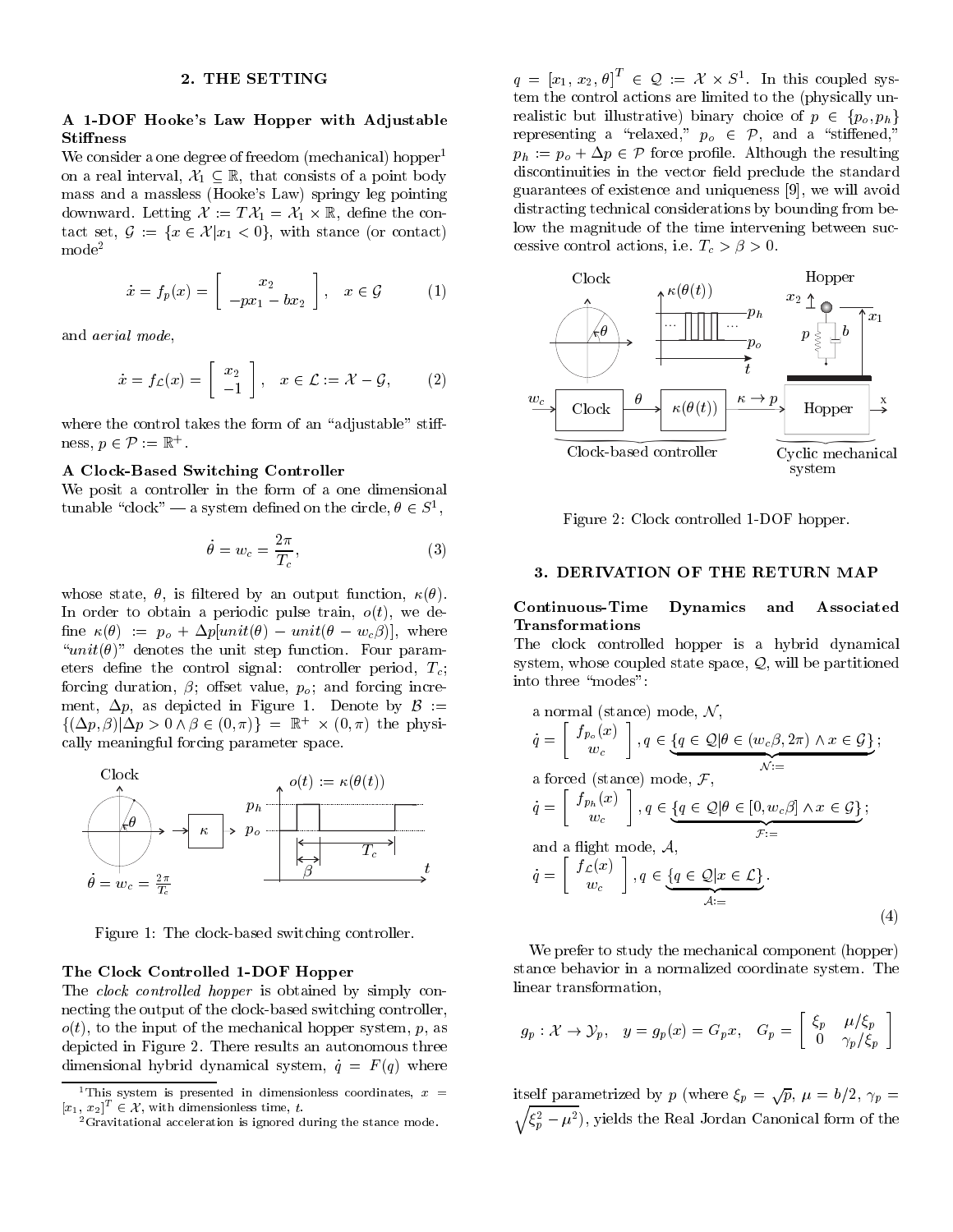linear vector field,  $Eq.(1)$ , generating the familiar planar rotation and dilation expressions for the flow. This, in turn, motivates a passage to polar coordinates, leading to what we will term the *normalized energy-phase* coordinate system,  $C := \mathbb{R}^+ \times \mathcal{O}^-,$ 

$$
m: \mathcal{Y} \to \mathcal{E}, \quad e = \left[ \begin{array}{c} \eta \\ \phi \end{array} \right] = m(y) = \left[ \begin{array}{c} ||y||_{2} \\ \arctan(\frac{-y_{1}}{-y_{2}}) \end{array} \right],
$$

yielding dynamics,

$$
\dot{e} = \tilde{f}_p(e) = \begin{bmatrix} -\mu \eta \\ \gamma_p \end{bmatrix}, \quad \tilde{f}_p^t(e(0)) = \begin{bmatrix} exp\left[-\mu t\right] \eta(0) \\ \gamma_p t + \phi(0) \end{bmatrix}, \tag{5}
$$

that are conjugate to Eq.(1) via  $f_p^{\iota} \equiv m \circ g_p \circ f_p^{\iota} \circ g_p^{-1} \circ$  $m^{-1}$ . One can always choose the dimensionless coordinate system,  $\mathcal{X}$ , so that  $\gamma_{p_o} = 1$  and  $\gamma_{p_h} > 1$ , which we now assume.

These transformations affect neither the time nor the clock state,  $\theta$ , hence, for constant parameter, p, the coupled system dynamics in the new coordinate system,  $c = |e, \theta|^{+} \in C_n := \mathcal{E}_n \times S^+$ , is obtained by appropriately augmenting Eq. $(5)$  and Eq. $(3)$ .

$$
\begin{array}{ccc}\n & g_{p_o} & y_{p_o} \xrightarrow{m} & \mathcal{E}_{p_o} \\
\mathcal{X} & & \downarrow h \\
 & g_{p_h} & y_{p_h} \xrightarrow{m} & \mathcal{E}_{p_h}\n\end{array}
$$

Figure 3: The induced change of coordinates,  $h$ , makes the diagram relating the normal and forced modes com mutative.

The parametric dependence of  $g_p$  on the normalized spring stiffness,  $p$ , causes the normalized coordinate systems for the normal mode,  $\mathcal{Y}_{p_o}$ , and the forced mode,  $\mathcal{Y}_{p_h}$ , to be different. As a consequence, their respective normalized energy-phase coordinate systems differ as well.  $e_{p_h} = h(e_{p_o}) = m \circ g_{p_h} \circ g_{p_o}^{-1} \circ m^{-1}(e_{p_o})$ , as depicted in the commutative diagram of Figure 3, where we dene,

$$
h_1(e_{p_o}) := \eta_{p_o} \frac{\overline{h_1(\phi_{p_o})}}{\gamma_{p_o} \xi_{p_h}} \cos(\phi_{p_o}) \sqrt{1 + [T_1 \circ \tan(\phi_{p_o})]^2}
$$
  

$$
h_2(\phi_{p_o}) := \arctan \circ T_1 \circ \tan(\phi_{p_o}),
$$
  
(6)

introducing for convenience in the sequel the first of 4 affine maps,  $T_1(s) := \frac{\gamma_{Po} \xi_{ph}^2}{\gamma_{Ph} \xi_{po}^2} s + \frac{\mu}{\gamma_{Ph}} \left[ 1 - \left( \frac{\xi_{ph}}{\xi_{po}} \right)^2 \right].$  T  $\left\{ \xi_{ph} \right\}^2$   $\eta$  $\left[\frac{\xi_{ph}}{\xi_{no}}\right]^2$ . The inverse function,  $h^{-1}$ , has the same structure as h except that the parameters  $p_o$  and  $p_h$  are interchanged in the

above formulae,

$$
e_{p_o} = h^{-1}(e_{p_h}) = \begin{bmatrix} \eta_{p_h} \overline{h_1^{-1}}(\phi_{p_h}) \\ h_2^{-1}(\phi_{p_h}) \end{bmatrix},
$$
  

$$
\overline{h_1^{-1}}(\phi_{p_h}) := \frac{\gamma_{p_o} \xi_{p_h}}{\gamma_{p_h} \xi_{p_o}} \cos(\phi_{p_h}) \sqrt{1 + [T_1^{-1} \circ \tan(\phi_{p_h})]^2}.
$$

For use in the sequel, we state two facts as established by direct computation.

Lemma 1: 
$$
h'_2(\phi) := \frac{dh_2(\phi)}{d\phi} = \frac{\gamma_{p_h}}{\gamma_{p_o}} \left(1/\overline{h}_1(\phi)\right)^2
$$
  
\nCorollary 1:  $(h_2^{-1})'(\phi) := \frac{dh_2^{-1}(\phi)}{d\phi} = \frac{\gamma_{p_o}}{\gamma_{p_h}} \left(1/\overline{h_1^{-1}}(\phi)\right)^2$ 

#### Details of the Return Map Derivation

For our study, we choose to define a Poincaré section corresponding to the forcing start instant, characterized by  $\theta = 0, \ \Sigma := \{c \in C_{p_o} | \theta = 0\}.$  The flow of the coupled system  $Eq.(4)$  has the property that all the state trajectories originating in  $\Sigma$  will return to it after some finite time. Sampling on the event of return to  $\Sigma$  relates the three dimensional continuous-time system Eq.(4) to its corresponding two dimensional discrete-time Poincare map Eq.(8). The independent states in  $\Sigma$  are  $\eta_{p_a}$  and  $\phi_{p_o}$ , but we find it advantageous to work in an alternative energy-phase coordinate system;  $\kappa := \kappa + \lambda S$  defined by  $z : \mathcal{E}_{p_o} \to \mathcal{R},$ 

$$
r = \left[ \begin{array}{c} v \\ a \end{array} \right] = z(e_{p_o}) := \left[ \begin{array}{c} exp\left[ \mu(\phi - \phi_{TD}) \right] \eta_{p_o} \\ \phi_{p_o} - \phi_{TD} \end{array} \right], \quad (7)
$$

where  $\phi_{TD}$  := arctan( $\mu/\gamma_{p_o}$ ) represents the touchdown boundary phase in  $\mathcal{E}_{p_o}$ . Notice that v is the dimensionless touchdown velocity, and  $a$  is the dimensionless delay in the time that the next forcing interval starts relative to the last touchdown instant  $\Box$  Figure 4 illustrates a typical  $\Box$ state trajectory of the coupled system projected onto  $\mathcal{Y}_{p_o}$ coordinates.

Each returned state,  $r \in \mathcal{R}$ , can be assigned a unique "mode sequence" — a string over the alphabet  $\{\mathcal{N}, \mathcal{F}, \mathcal{A}\},\$  $Eq.(4)$  — according to the sequence of modes that its future continuous-time tra jectory passes through on the way to the next return. This defines a partition of  $R$  according to common mode sequence. We will concentrate on a specific mode sequence,  $\mathcal{F}N\mathcal{A}N$ , and evaluate the corresponding return map,  $n(r)$ . Denote hopper state (in  $\mathcal{R}$ ) at the  $k^{th}$  Poincaré sample by  $r_k$ . The next Poincaré sample is given by  $r_{k+1} = n(r_k) = z \circ N_2 \circ A \circ N_1 \circ F \circ z^{-1}(r_k)$ where the factors are defined as  $N_1 := f_{p_o}^{\tau_{S,I}}$  (1st normal stance),  $F := h^{-1} \circ f_{p_h}^{\rho} \circ h$  (forced stance),  $A :=$  $m \circ g_{p_o} \circ f_A^{f_{F L}} \circ g_{p_o}^{-1} \circ m^{-1}$  (flight),  $N_2 := f_{p_o}^{-s+1}$ , (2<sup>nd</sup> normal stance, The forcing mode, F, starts right after the f Poincaré sampling and lasts for a constant interval,  $\beta$ . In

<sup>&</sup>lt;sup>3</sup>These useful return map coordinates,  $v$  and  $a$ , were proposed to us by Prof. Philip Holmes in a personal communication.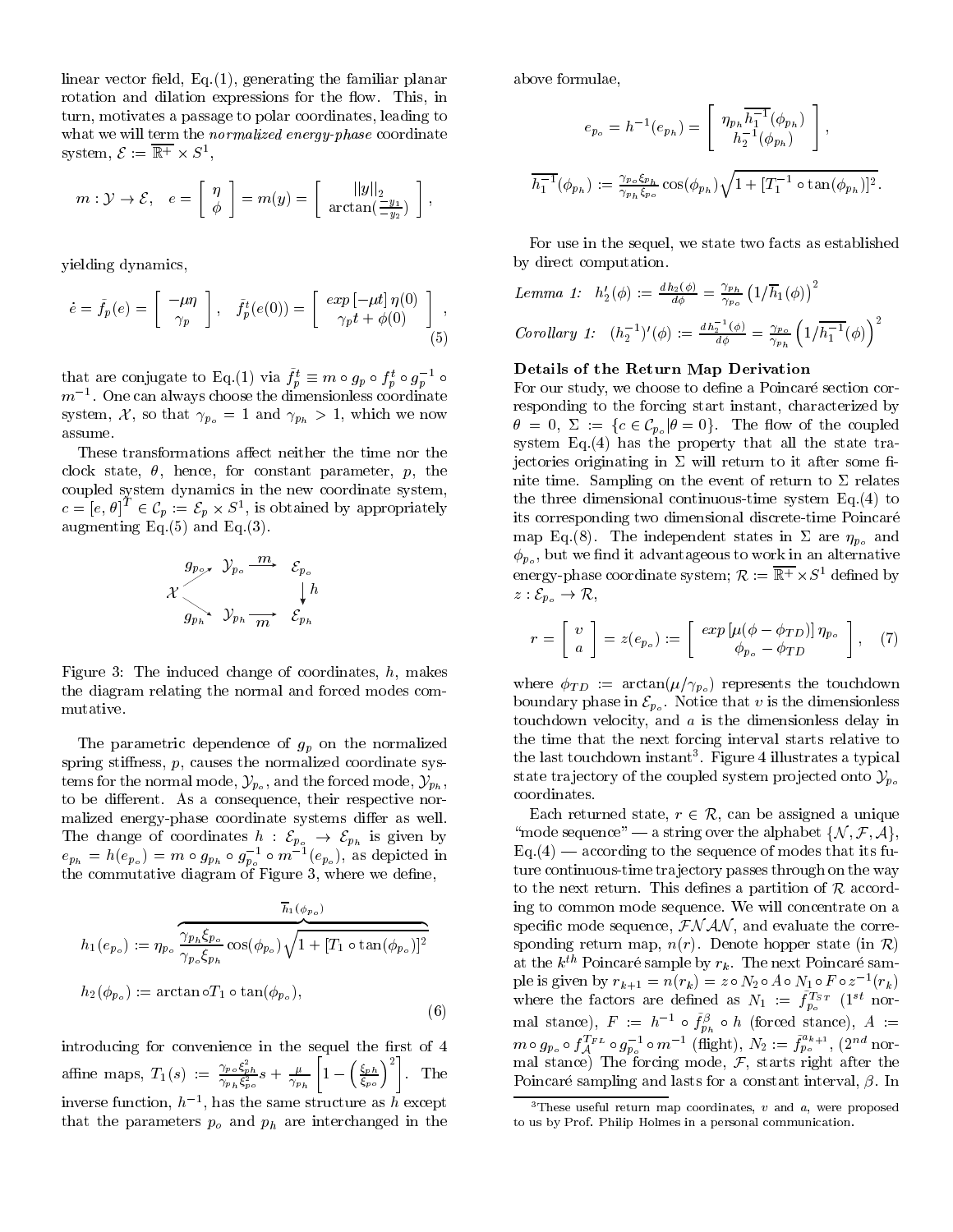

Figure 4: A typical hopping cycle viewed in the  $\mathcal{Y}_{p_0}$  plane. Note that in  $\mathcal{Y}_{p_o}$  the angle swept is equal to the time it takes to flow in the normal stance mode,  $\mathcal{N}$ .

this formula,  $T_{ST}$  is the *remaining stance* time after forcing is concluded, and  $T_{FL}$  is the time it takes to complete the following flight phase  $-$  both functions, in turn, of their respective initial conditions. Several properties of the intermediate maps will help us decompose this return map computation into two manageable steps, thereby affording computation of the component states,  $v$  and  $a$ , independently.

Proposition 1: The return map, restricted to mode sequence  $\mathcal{F}NAN$ , has the structure;

$$
r_{k+1} = n(r_k) = \left[ \frac{v_k \rho(a_k)}{T_c - \beta - T_{ST}(a_k) - 2v_k \rho(a_k)} \right].
$$
 (8)

where  $T_{ST}(a)$  and  $\rho(a)$  are defined in the proof below. Proof:

The mode sequence,  $\mathcal{F}NAN$ , models the physical situation where each hopping cycle<sup>4</sup> has a unique forcing interval which starts and ends in the same stance mode. Thus, the states whose forced trajectories experience these transitions along the way to the next return may be specified

$$
\mathcal{F} \mathcal{N} \mathcal{A} \mathcal{N} := \mathcal{V} \cap (\pi_2 \circ n)^{-1}(\mathcal{V}) \tag{9}
$$

where  $V := \{r \in \mathcal{R} | a \in [0, \alpha] \}$ , and  $\alpha$  is the unique root of  $T_{ST}^{-1}(a) = 0$ .

First, we derive the energy component of the return map,  $n_1(r) := \pi_1 \circ n(r)$ . Note that  $\pi_1 \circ z \circ f_{p_o}(e) =$  $id_{\overline{\mathbb{R}^+}}$ , if  $e \in \{e \in \mathcal{E}_{p_o} | \phi = \phi_{TD}\}\$  (which corresponds to the touchdown boundary as depicted in Figure 4). Furthermore, since the flight is lossless and the take-off and

touchdown heights are the same, we have  $\pi_1 \circ m \circ g_{p_o}$  $f_A^{I^*L} \circ g_{p_o}^{-1} \circ m^{-1} = \iota d_{\mathbb{R}}$ . Therefore, the only energy change occurs during the  $k^{th}$  cycle stance, which consists of NFN modes from its touchdown to take-o,  $n_1(r) = \pi_1 \circ f_{p_o}^{IST} \circ h^{-1} \circ f_{p_h}^{\rho} \circ h \circ z^{-1}(r)$ . For ease of exposition in the sequel, we reorganize this expression exploiting the fact that  $h_1$  (Eq.(6)) and  $\pi_1 \circ z^{-1}$  (Eq.(7)) are intear in  $\eta$  and  $v$ , respectively.

$$
n_1(r) := v\rho(a), \quad \rho(a) := \varepsilon(a)l_1(a)l_2(a),
$$
  
\n
$$
\varepsilon(a) := \exp[-\mu(a + \beta + T_{ST}(a))]
$$
  
\n
$$
l_1(a) := \frac{\overline{h}_1 \circ T_2(a)}{h_1^{-1} \circ T_3 \circ h_2 \circ T_2(a)}
$$
  
\n(10)

where  $T_2(s) := s + \phi_{TD}$ , and  $T_3(s) := s + \gamma_{p_b} \beta$ .

Second, we derive the phase delay component of the map,  $n_2(r) := \pi_2 \circ n(r)$ . Here, we exploit the fact that the time interval between two consecutive forcing start events is a constant,  $T_c$ . It follows that the intermediate time intervals must satisfy  $\beta + T_{ST} + T_{FL} + a_{k+1} = T_c$ , which yields  $n_2(r) = T_c - \beta - T_{ST} - T_{FL}$ . In normalized energy-phase coordinates, the angle swept by the state vector  $Eq. (5)$  is a linear function of time  $\overline{7}$  for the normal stance,  $\gamma_{p_o} = 1, \Delta \phi = \Delta t$ , therefore, the remaining stance time,  $T_{ST}$ , can be computed as  $T_{ST}(r) := T_4 \circ \phi_{FE}(r)$ , is given by  $\phi_{FE} := h_2^{-1} \circ T_3 \circ h_2 \circ T_2(a)$ , yielding  $T_{ST}(a) :=$  $T_4$ o $h_2^{-1}$ o $T_3$ o $h_2$ o $T_2(a)$ . The flight duration,  $T_{FL}$ , is a linear function of the take-off speed, which is also the touchdown speed for the next step,  $T_{FL}(r_k) = 2v_{k+1} = 2v_k\rho(a_k)$ .

#### 4. RETURN MAP ANALYSIS

#### Fixed Points

Fixed points of the return map,  $n(r)$ , must satisfy  $n(r^*) =$  $r^*$ , which is equivalent to

$$
\rho(a^*) = 1 \n v^* = \frac{T_c - \beta - a^* - T_{ST}(a^*)}{2} , \quad r^* = \begin{bmatrix} v^* \\ a^* \end{bmatrix} . \tag{11}
$$

Clearly, the existence and number of fixed points are governed by  $\rho$ , since the second formula in Eq.(11) simply evaluates the corresponding touchdown speed for a given forcing delay value,  $a^*$ . Recall, as well, that the return map, Eq. $(8)$  is only valid for Poincaré states in the mode sequence  $\mathcal{F}N \mathcal{A}N$ , so we must also require that  $r^*$  is in that subset as well, as characterized in Eq.(9). We will call the fixed points of  $n \text{ "valid" if and only if they are}$ in this mode sequence. Figure 5 illustrates three different cases, where Eq.(8) can have one, two or no valid

<sup>&</sup>lt;sup>4</sup>A hopping cycle is the interval between two consecutive touchdown events.

 $\tau$  - funceforth, we will refer to the projection onto the  $i$ ... coordinate of any function,  $f : \mathbb{R}^n \to \mathbb{R}^n$ , either by  $\pi_i \circ f$  or  $f_i$ .

<sup>&</sup>lt;sup>6</sup>Note that  $\varepsilon(a)$  models the total loss due to viscous friction in stance, while  $l_1(a)$  and  $l_2(a)$  represent the effects of the forcing start and forcing end parameter alternations, respectively.

<sup>&</sup>lt;sup>7</sup>The delay and the angle are related by a linear function,  $\Delta \phi =$ 

 $n^2$  is in Eq.(9) and Eq.(11) it follows that  $a^* \in [0, \alpha] \Rightarrow r^* \in$  $\mathcal{FN}$  AN .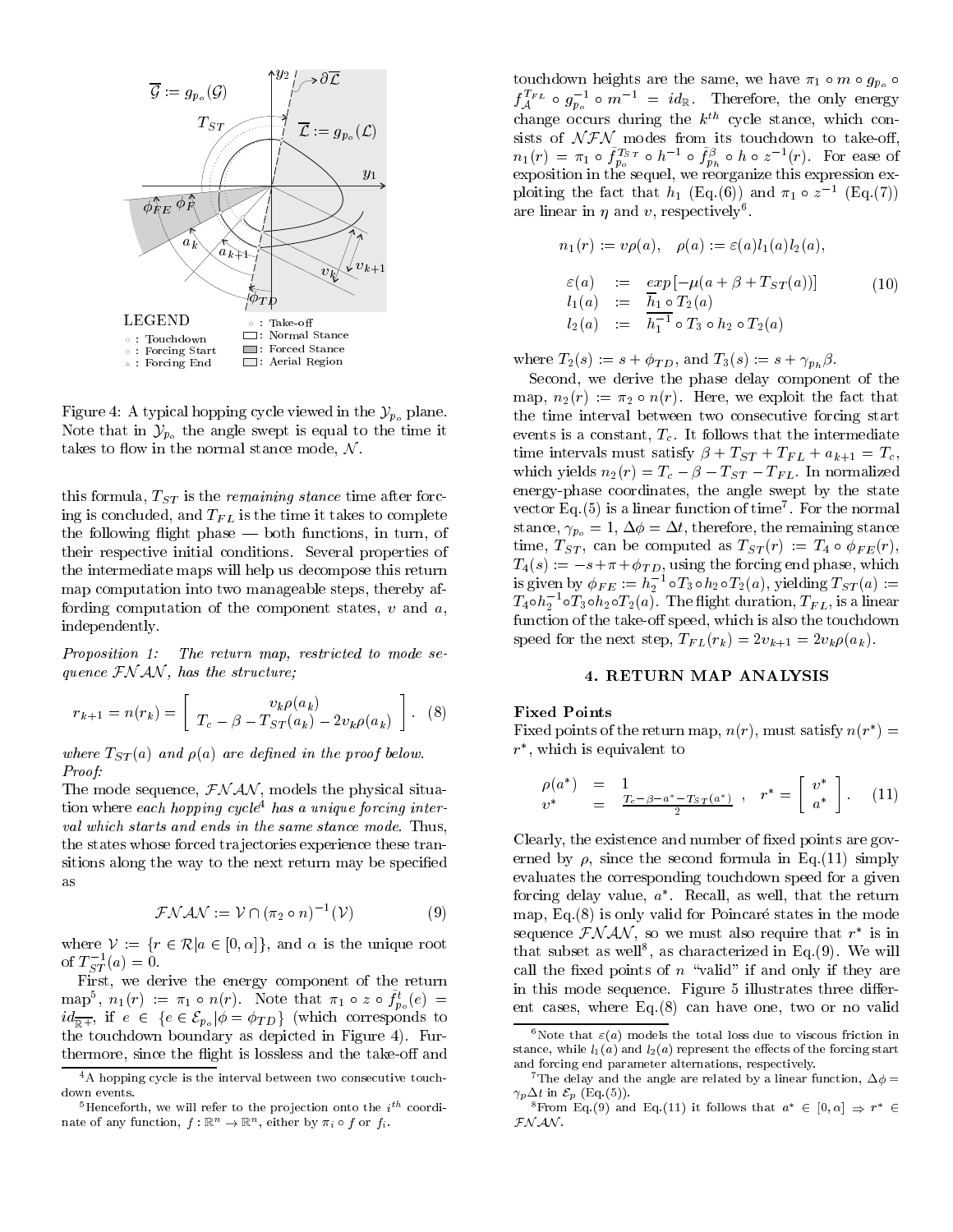xed points. Figure 6 summarizes the numerical parameter space study that illustrates the relationship between the existence of valid fixed points and the controller (forcing) parameters,  $\Delta p$  and  $\beta$ .



Figure 5: The plots of the  $\rho(a)$  and  $T_{ST}(a)$  functions  $(\gamma_{p_h} = 1.2 \text{ and } \beta = 0.5)$  for three different  $\mu$  values resulting in one, two and no valid fixed points.

Conjecture 1: For any  $\mu > 0$  there exists a non-empty set  $B_s(\mu) \subseteq \mathcal{B}$ , such that for all  $(\Delta p, \beta) \in \mathcal{B}_s(\mu)$ ,  $\rho(a^*) = 1$ has real roots, and all the solutions,  $a^*$ , satisfy  $|\rho'(a^*)| >$ 0. Furthermore, there is a unique  $a^* \in [0, \alpha]$  such that  $a'(a^*) > 0$ .



Figure 6: Numerical computation of  $\mathcal{B}_s(\mu)$  for; (a)  $\mu =$ 0.05, (b)  $\mu = 0.25$ . The white region is the open set of parameter values,  $\beta$  and  $\Delta p$ , yielding a unique valid fixed point satisfying  $\rho'(a^*) > 0$ . In the gray region, even though  $\rho(a) = 1$  has roots, all of them are invalid. Finally, there is no  $\rho(a)$  unity crossing for the parameter pairs in the black region.

#### Local Stability Analysis

The return map (Eq.(8)) must be linearized about the xed points to determine local stability. The Jacobian of the return map evaluated at the fixed points is given by

$$
J(r*) := Dn(r)|_{r^*} = \left[ \begin{array}{cc} 1 & v^* \rho'(a^*) \\ -2 & -T_{ST}'(a^*) - 2 v^* \rho'(a^*) \end{array} \right]
$$

with two eigenvalues,  $\lambda_{\pm}(v^*) = \frac{1}{2} \left( tr \pm \sqrt{\Delta} \right)$  where  $tr := 1 - T'_{ST}(a^*) - 2v^* \rho'(a^*)$  is the the trace, and  $\Delta := (1 - T_{ST}'(a^*) - 2v^*\rho'(a^*))^2 + 4T_{ST}'(a^*)$  is the discriminant of  $J(r^*)$ . The following results obtain from direct computation

 $Lemma 2:$  The determinant of the Jacobian at the fixed points is  $|J(v^*, a^*)| = -T'_{ST}(a^*)$ .

Lemma 3: The first derivative of  $T_{ST}(a)$  with respect to a is related to  $\rho(a)$  (Eq.(10)) by

$$
\frac{d T_{ST}(a)}{da} = -\left(\frac{1}{l_1(a)l_1(a)}\right)^2 \tag{12}
$$

Corollary 2:  $T_{ST}'$  is a negative definite function whose magnitude is constrained depending on the dimensionless normalized damping coefficient,  $\mu$ ,

$$
\mu > 0 \Leftrightarrow -T'_{ST}(a^*) \in (0, 1)
$$
  
\n
$$
\mu = 0 \Leftrightarrow -T'_{ST}(a^*) = 1
$$
  
\n
$$
\mu < 0 \Leftrightarrow -T'_{ST}(a^*) \in (1, \infty)
$$
\n(13)

Proposition 2: For  $\mu > 0$ , any fixed point,  $r^*$ , satisfying  $\rho'(a^*)$  < 0 has a real eigenvalue outside the unit circle for all  $v^* > 0$ , and therefore, is unstable. Proof:

 $\int_{t_1}^{t_2}$  lary 2 implies that for  $\mu > 0$ , we have  $\overline{tr} > 1$  and Define a discriminant bound,  $\Delta := (1 - T_{ST}'(a^*))^2 +$  $4T'_{ST}(a)$ , and a trace bound,  $\overline{tr} := 1 - T'_{ST}(a^*)$ . Corol- $\Delta = (1 + T'_{ST}(a^*))^2 > 0$ . Therefore, for  $v^* > 0$  and  $\rho'(a^*)$   $\langle$  0, tr  $\rangle$   $\overline{tr}$   $>$  1 and  $\Delta$   $>$   $\Delta$   $>$  0, hence,  $\lambda_{+} = 1/2(\ tr + \sqrt{\Delta}) > 1/2(\ \overline{tr} + \sqrt{\Delta}) = 1$ , which is on the real axis and outside the unit circle.

> Proposition 3: For  $\mu > 0$ , any fixed point,  $r^*$ , satisfying  $\rho'(a^*)$  > 0 has two complex conjugate eigenvalues inside the unit circle, when  $v^* \in V_c := (\underline{v}, \overline{v})$ , and two real eigenvalues inside the unit circle, when  $v^* \in V_{sr}$  :=  $(0, v] \cup [\overline{v}, \overline{\overline{v}})$ , and therefore, is stable for all  $T_c$  values that results in  $v^* \in V_s$ , where

$$
V_s := (0, \overline{v}).\tag{14}
$$

and  $\underline{v}, \overline{v},$  and  $\overline{\overline{v}}$  are defined in the proof below. Proof:

Since  $\rho'(a^*) > 0$ ,  $\Delta$  is a quadratic function of  $v^*$  possessing two positive roots,  $0 < v < \overline{v}$ . We partition the touch- $\alpha$  above space,  $\alpha$  , the  $\alpha$  cells according to the sign of  $\Delta: V_{r1} := (0, v] = \{v^* | 0 \le \Delta(v^*) < \overline{\Delta}\}; V_c := (v, \overline{v})$   $\cdots$   $\cdots$   $\cdots$   $\cdots$  $\{v^*|\Delta(v^*)<0\}$ ; and  $V_{r2} := (\overline{v}, \infty) = \{v^*|\Delta(v^*)>0\}$ .

For all  $v^* \in V_{r1}$ , the discriminant and trace are monotonically decreasing and bounded by  $0 < 2\sqrt{-T_{ST}'(a^*)} <$  $tr < 1 - T'_{ST}(a^*), 0 < \Delta \leq \Delta$ . Therefore, the eigenvalues are real, and inside the unit circle.

For all  $v^* \in V_c$ , the discriminant is negative,  $\Delta < 0$ . Therefore, the eigenvalues of  $J(a^*)$  are complex conjugate. Lemma 2 states that  $|\lambda_{\pm}|^2 = -T'_{ST}(a^*)$ , which is